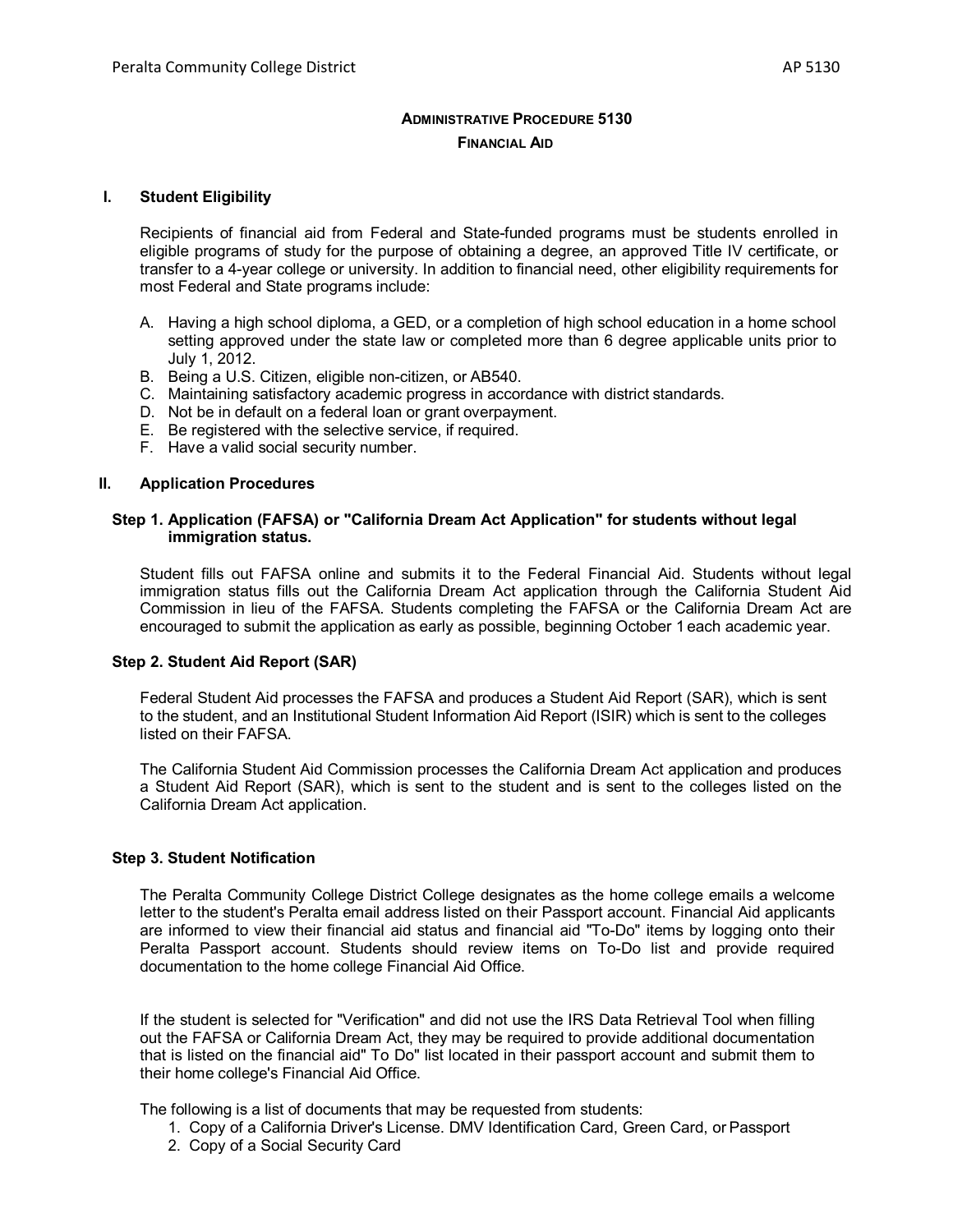- 3. Verification Worksheet form
- 4. IRS Income Tax transcript
- 5. Proof of Selective Services
- 6. Proof of a High School Diploma, GED, etc.

The student's information must be updated with Admissions and Records.

# **Step 4. Financial Aid Office Visit**

Upon arrival, the Financial Aid Staff (FAS) will review the student's file to determine what documents are needed to complete their financial aid file.

- A. The FAS determines if the student's current ISIR transaction is in the District's computer system (PeopleSoft).
- B. The FAS assesses the documents available to determine if the file is complete and if the student is eligible or ineligible for Financial Aid.
- C. The FAS will inform the student if the student is ineligible or if additional document(s) are needed. If the file is incomplete, all reviewed documents will be returned to the student with a request to return with a complete set.
- D. The visit will be logged by the FAS and copies of communications will be placed in the student's file.
- E. If no additional documents are needed, the FAS will complete the student's file and package their financial aid award. A Financial Aid award notice will be emailed to the student's Peralta email address, and the student is advised to view their Passport account for their awardinformation.

### **III. Payment Procedures**

The Federal Pell Grants and Direct Loan program will be disbursed in multiple payments per term. Federal Supplemental Educational Opportunity Grants, the State Cal Grant Program, the Student Success Completion Grant will be disbursed once per semester, and the Federal Work-Study Program earnings will be paid on a monthly basis.

# **IV. Overpayments**

Peralta will determine the amount of federal financial aid a student has earned in accordance with federal law. Recipients of federal programs are subject to the Return of Title IV funds requirements. Students who receive federal financial aid and do not attend any classes will be required to repay all of the funds they have received. Students who withdraw from all classes prior to completing more than 60% of the semester will have their financial aid eligibility recalculated based on the percentage of the semester completed and will be required to repay any unearned financial aid they have received.

At Peralta, a student's withdrawal date is:

- A. The date the student officially notified the Admissions & Records Office of his or her intent to withdraw or
- B. The date verified by the instructor indicating the last day of attendance, academically related activity, or no attendance.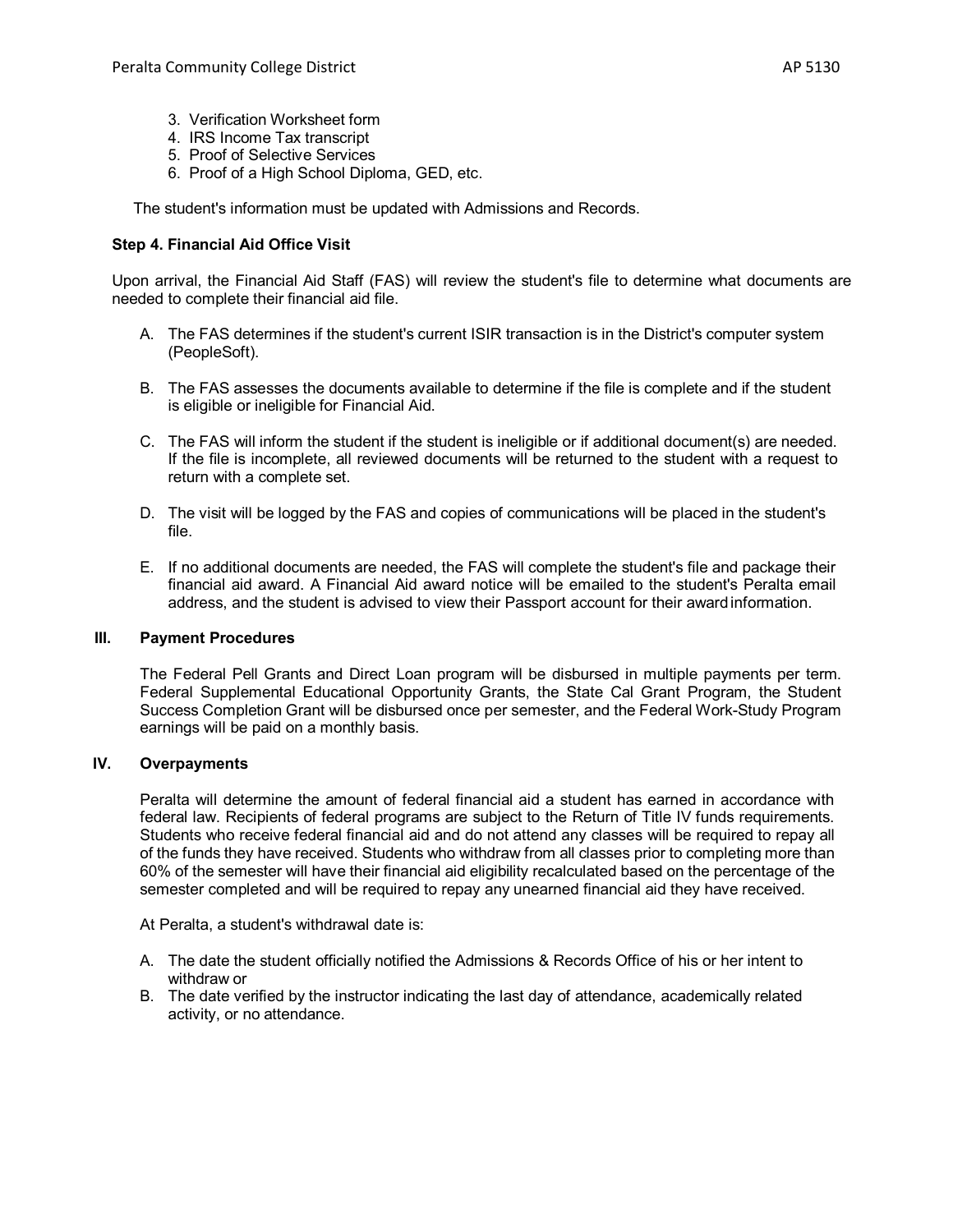### **V. Satisfactory Academic Progress**

Federal and State financial aid regulations require Peralta to establish; publish; and apply quantitative, qualitative, and incremental standards by which Peralta can determine whether a student requesting and/or receiving aid funds is maintaining satisfactory progress in his/her course of study. Peralta makes these standards applicable to the following aid programs:

Federal Pell Grant Federal William D. Ford Direct Loan Program Federal Work Study Federal Supplemental Educational Opportunity Grant Bureau of Indian Affairs Cal Grant B Cal Grant C Chafee Grant Student Success Completion Grant California Dream Loan Program

Financial aid progress standards apply to current and prior academic work at Peralta, regardless of whether or not a student has previously received any form of financial aid. These progress standards apply to all students within categories of students (full-time, 3/4-time, 1/2-time, and less than 1/2- time) and academic programs (Certificate, Associate Degree, and transfer).

### **VI. Eligible Programs**

Students must be enrolled in an eligible program of study for the purpose of obtaining a Certificate, Associate Degree, or completing a transfer program. Certificate programs offered by the Peralta Colleges must be approved as eligible programs by the Department of Education to be eligible for federal student aid funding.

#### **VII. Program Length**

Peralta offers a variety of Certificate programs, Associate degrees, and transfer programs, each with its own unit, course, and time requirements. The Educational Plan, designed specifically for each certificate, degree, or transfer program, will indicate the maximum time frame, in units, required for each program.

### **VIII. Program Completion**

Financial Aid regulations require that students complete their program of study within 150% of the time frame required of each program. For example, a full-time student enrolled in an Associate degree program must complete his/her program of study within 90 units (an Associate Degree equals 60 units).

# **IX. Evaluation of Progress**

Students will be considered to have made satisfactory progress when they:

- A. Maintain a cumulative 2.00 G.P.A. and
- B. Successfully complete the minimum number of units as described below.

A student's progress toward his/her educational objective will be evaluated at the end of each academic semester. Students must complete and earn above 66.7% of the cumulative attempted credits at the end of each semester to maintain the pace required to complete degree requirements.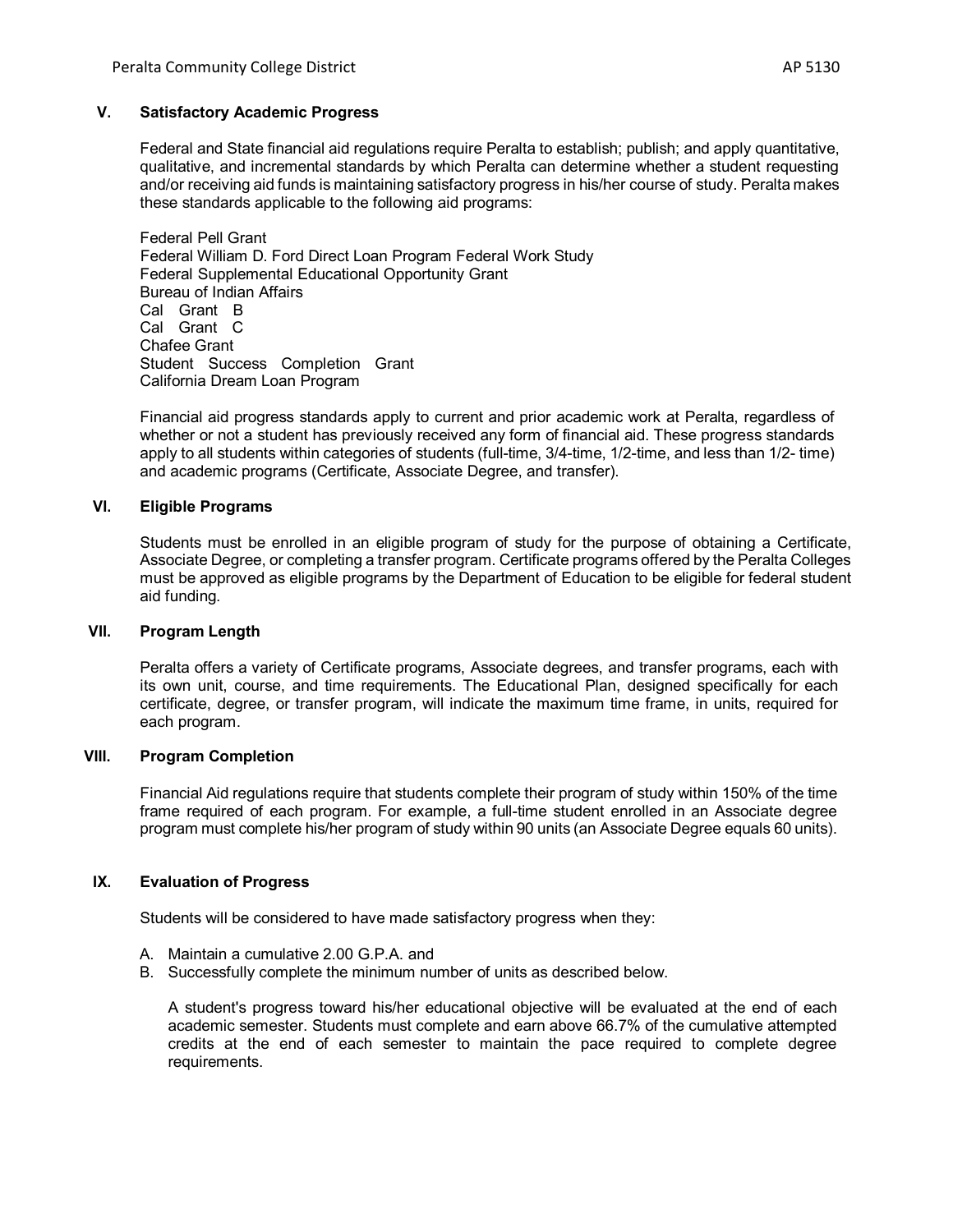| 66.7% Cumulative Progression<br>Samples of Total Attempted Credit Hours and the Earned Credit Hours required to meet<br>66.7% progression |                                            |                   |
|-------------------------------------------------------------------------------------------------------------------------------------------|--------------------------------------------|-------------------|
| <b>Cumulative Units</b>                                                                                                                   | <b>Cumulative Units Earned on Academic</b> | <b>Cumulative</b> |
| Attempted on                                                                                                                              | Transcript                                 | Completion        |
| Academic Transcript                                                                                                                       |                                            | Percentage        |
| 60 credits attempted                                                                                                                      | 40 credits earned                          | 66.7              |
| 36 credits attempted                                                                                                                      | 24 credits earned                          | 66.7              |
| 24 credits attempted                                                                                                                      | 16 credits earned                          | 66.7              |
| 12 credits attempted                                                                                                                      | 8 credits earned                           | 66.7              |

Enrollment in credit courses for .1 to 5.5 units is considered less than 1/2 time; 6 to 8.5 units is considered 1/2 time; 9 to 11.5 units are considered 3/4 time, and 12 or more units is considered full-time. A student's enrollment status will be determined at the end of the financial aid census date of each semester. If awarded after that period, the status will be determined at the time of the financial aid funding.

## **X. Successfully Completed Courses**

Successfully completed courses are those in which a student received a grade of "A", "B", "C", "D", "CR", or "P".

### **XI. Unsuccessfully Completed Courses**

Unsuccessfully completed courses are those in which a student receives a grade of "F", "NC", "NP", "IP", "I," "EW", "FW" or "W." However, under the Peralta grading system, the grade of "I" may be replaced with a letter grade which will yield unit credit. Unsuccessfully completed courses adversely impact academic progress. Students are encouraged to add or drop during the period that they will receive no notations on their permanent record. Although unsuccessfully completed courses are not successful, they are considered attempted and impact program length.

#### **XII. Course Repetition**

Students are not permitted to receive financial aid for repeating courses, except as follows:

- A. A student may repeat a course one time for which the student earns a "D" grade for thecourse.
- B. A student may repeat a course for which a grade of "F" or "W" is received in order to achieve a passing grade.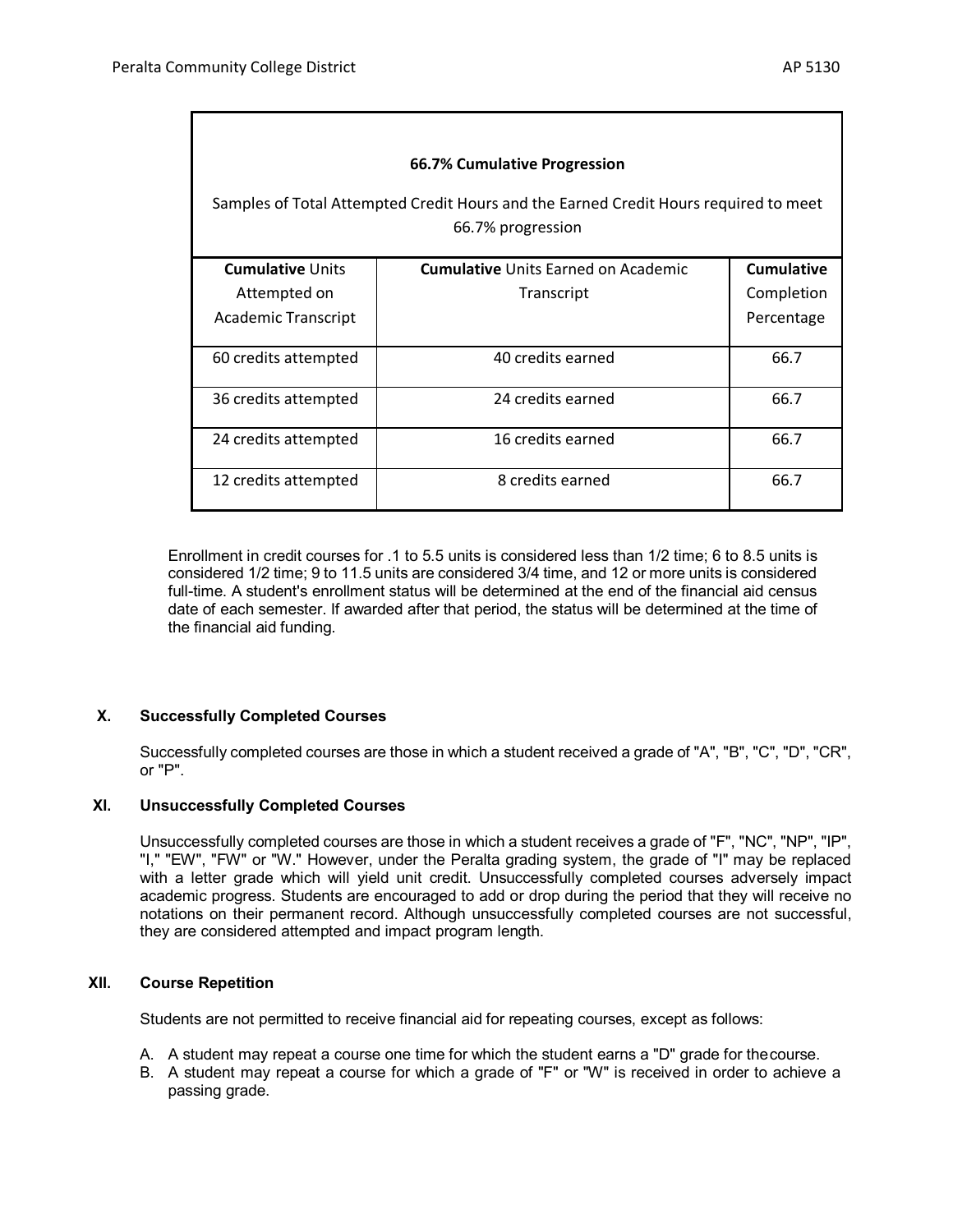#### **XIII. Change of Major of Study**

Students have a limited number of times they can change their major. They can do so two (2) times within one academic year. Additionally, major changes are only allowed within the first 2 weeks of the semester for fall or spring terms and 1 week in the summer semester.

### **XIV. High School Credit**

Students cannot use (transfer back) college courses for high school credit for which they have received financial aid, otherwise, an overpayment will result.

## **XV. Transfer Students**

Students that transfer from another accredited post-secondary institution can submit academic transcripts of their previous college credits to the Admissions and Records Office. Those transcripts will be reviewed and evaluated. The accepted units will be applied toward the cumulative total of units earned and will be applied to the Satisfactory Academic Progress maximum timeframe guidelines.

### **XVI. Remedial Classes**

Students may receive aid for up to 30 units of remedial classes. Courses must be at the secondary level and required as part of an eligible program. Note: These classes are identified as pre-collegiate/basic skills and are non-degree applicable.

### **XVII. Reinstatement**

If a student is denied financial aid, he/she may be reinstated once they have regained Satisfactory Academic Progress, according to the standards. However, students may not be paid retroactively for periods in which they failed to maintain satisfactory progress.

### **XVIII. Financial Aid Ineligibility**

Extenuating circumstances, which warrant an exception to the SAP Policy, may be considered. Students must submit a petition form with documentation to substantiate reinstatement.

Examples of extenuating circumstances may include:

- A. **Injury or illness of student. (**Student must verify extensive hospitalization, medical treatment, or serious illness.)
- B. **Personal crises.** (Student discloses, in writing, a traumatic situation, such as: death of a family member, separation, divorce, abuse, automobile accident, or destruction of home or belongings by fire or theft.)
- C. **Change of major or objective.** (Student needs one or two additional semesters due to change in educational/career objective. NOTE: A current educational plan is required prior toapproval.)
- D. **Other circumstances.** (Student should explain the nature of his/her problem and illustrate why an exception to the standards should be made. Other circumstances are considered on a case-bycase basis.)

# **XIX. Appeals Process**

In order for an appeal to be considered, the student must provide the following:

A. The Appeal Form with a written statement explaining the circumstance that prevented the student from making academic progress.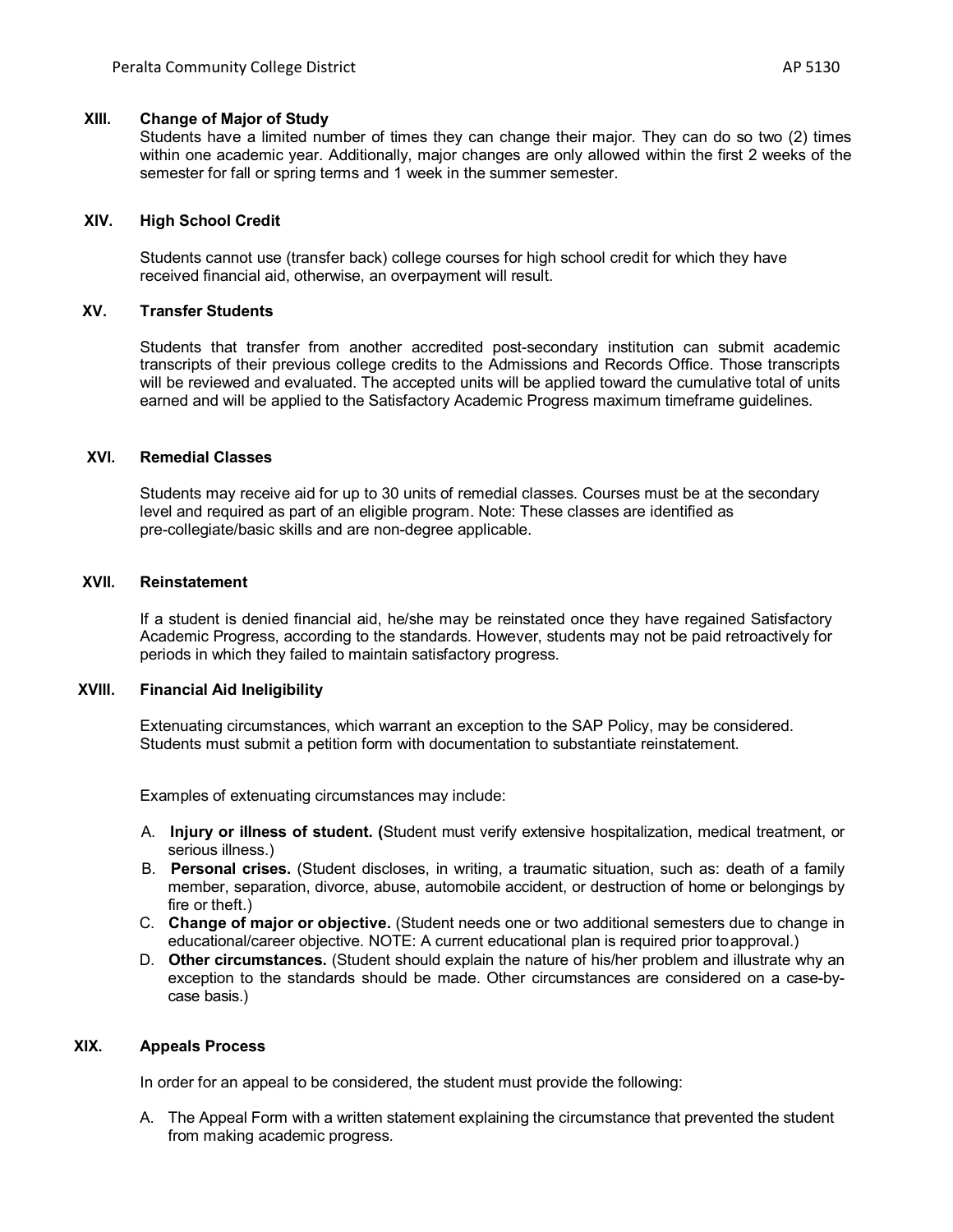- B. A current educational plan with the entire courses listed to complete the educational goal.
- C. Supporting verification (e.g. a hospital or doctor's statement verifying an extended illness, medical bills, Probation Contract).
- D. All academic transcripts from all previously attended colleges. If aid is denied by the Appeals Committee, the decision is final unless new documentation can be presented.

# **XX. Delinquent Financial Obligations**

- A. The Peralta Colleges will withhold grade transcripts, diplomas and registration privileges, or any combination thereof, from any student or former student who has failed to pay a properfinancial obligation due to the District (e.g., financial aid liability, returned check, equipment breakage, unpaid library fine, etc.)
- B. Students who meet all Financial Aid eligibility requirements and have anticipated aid may be exempt from registration holds. Students in these scenarios must also agree and permit the use of Financial Aid payment towards the student's financial obligation to the District.
- C. Any item or items withheld shall be released when the student satisfactorily meets the financial obligation to the District.
- D. If a student believes that he or she does not owe all or part of any unpaid obligation, the student should contact the Office where the obligation occurred for resolution of the debt.

## **XXI. California College Promise Grant (formerly known as the BOG Fee Waiver)**

A. In addition to the Financial Aid Awards provided above, some students will be eligible for the California College Promise Grant (formerly known as the California Community Colleges Board of Governors Fee Waiver). The California College Promise Grant (CCPG) is designed to ensure that the fee policies of the California Community Colleges (CCC) are not a financial barrier to education for any California resident. Enrollment fees charged to CCC students are determined by the Legislature and the Governor and can be adjusted whenever it is deemed appropriate. These fees are waived for needy students as defined by the California College Promise Grant Program.

[https://home.cccapply.org/money/california-college-promise-grant](about:blank)

B. Loss of Eligibility for California College Promise Grant

1. Beginning fall 2015, students shall be evaluated for the loss of the CCPG fee waiver. Beginning fall 2016, a student shall become ineligible for the CCPG fee waiver if the student is placed on academic or progress probation or any combination thereof for two consecutive primary terms (see BOG fee waiver; this exemption is effective until the date specified in Education Code section 66025.9(c).

2. Primary terms are fall and spring semesters at the Peralta Community College District. Terms shall be considered consecutive on the basis of the student's enrollment so long as the break in the student's enrollment does not exceed one primary term.

3. A unit is earned when a student receives a grade of A, B, C, D (see Board Policy 4230 and Administrative Procedure 4230).

4. Information regarding the loss of eligibility, as well as guidelines for appeals and deadline dates for the CCPG, shall be printed in college catalogs, catalog addenda, and in-class schedules.

### C. Notification

1. The District shall notify students who are placed on academic or progress probation for the first time of the potential loss of the CCPG fee waiver. Notifications will be sent to students 30 days after the end of each primary term that resulted in the student's being placed on probation. The notification will clearly state that two consecutive primary terms of probation will lead to a loss of the CCPG fee waiver until the student is no longer on probation. Each student will be notified about probation through his/her email. The notification also will advise students about the available student support services to assist them in maintaining eligibility. Guidelines for appeals and deadline dates will be provided in the notifications, as well as in the college class schedules, website, and catalog.